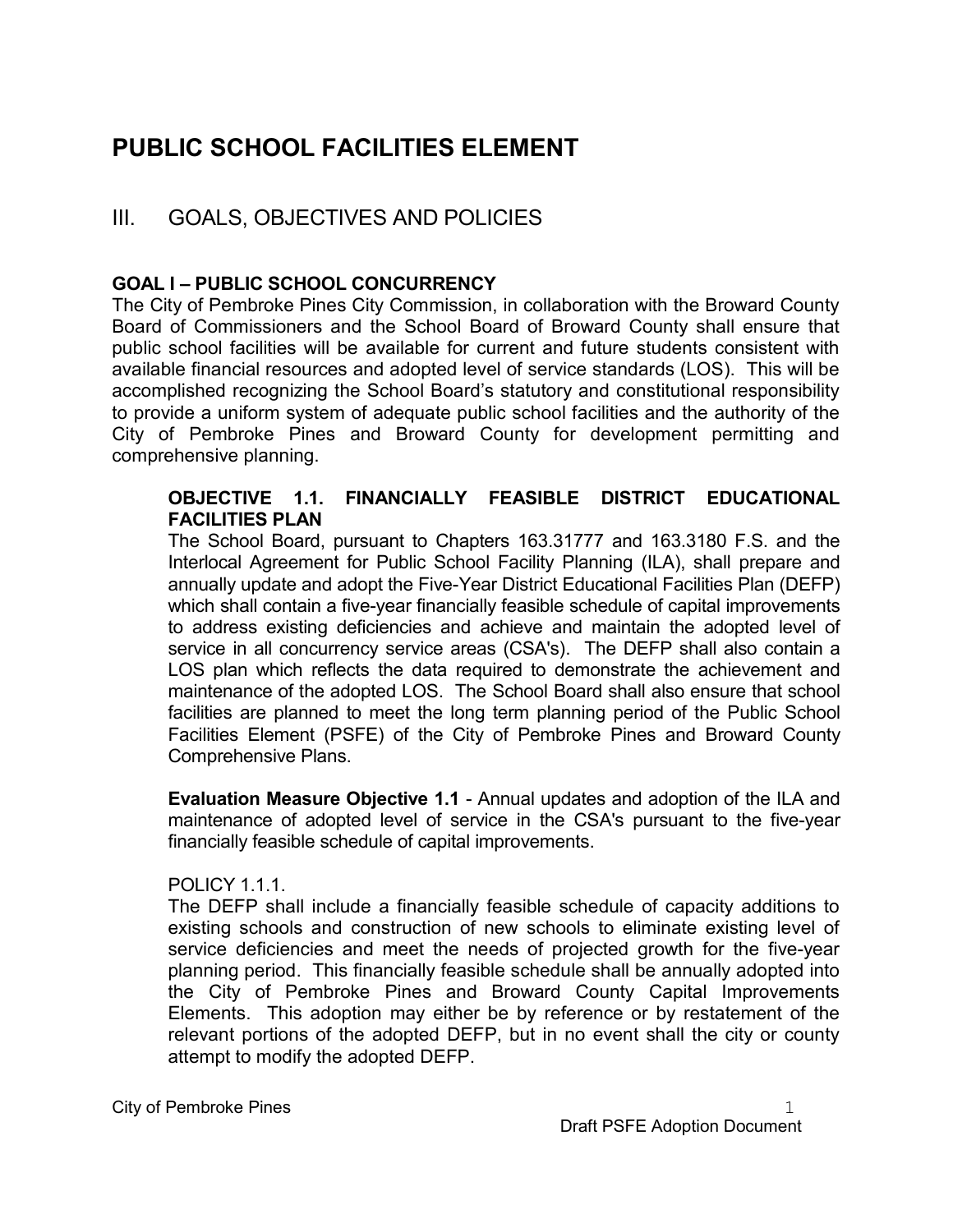#### POLICY 1.1.2.

 The DEFP shall depict the capacity needed to achieve and maintain the adopted LOS within the CSA for each school for the five-year planning period. These projections are included in the supporting documents of the PSFE.

#### POLICY 1.1.3.

 The DEFP's five-year financially feasible schedule shall provide for the remodeling/renovation of existing schools to meet the identified needs of aging schools and replace worn facilities.

#### POLICY 1.1.4.

 The DEFP shall be amended on an annual basis to: 1) add a new fifth year; 2) reflect changes in estimated capital revenues, planned capital appropriation costs, planned capital facilities projects, CSA's and school usage; and 3) ensure the DEFP continues to be financially feasible for the five-year planning period.

#### POLICY 1.1.5.

 Annually adopted updates to the DEFP and CSA maps shall be coordinated with annual plan amendments to the CIE of the city and county comprehensive plans. The annual plan amendments shall ensure that the schedule of capital improvements within the respective elements continues to be financially feasible and the LOS will be achieved and maintained.

#### OBJECTIVE 1.2 CONCURRENCY MANAGEMENT SYSTEM

The City of Pembroke Pines shall adopt a county-wide public school concurrency management system as adopted by the county for implementation of public school concurrency to ensure that public school facilities are available at the adopted level of service standard concurrent with the impact of proposed residential development.

 Evaluation Measure Objective 1.2 - Record of adoption of LDR's to implement county-wide public school concurrency management system consistent with the ILA within 90 days after adoption of PSFE.

#### POLICY 1.2.1.

The City will continue to implement and update when necessary land development regulations which ensure that all facilities will either meet the adopted level of service standards identified in the comprehensive plan elements and land development regulations, and are available concurrent with the impacts of development, or development orders and permits are specifically conditioned on the availability of the facilities and services necessary to serve the proposed development.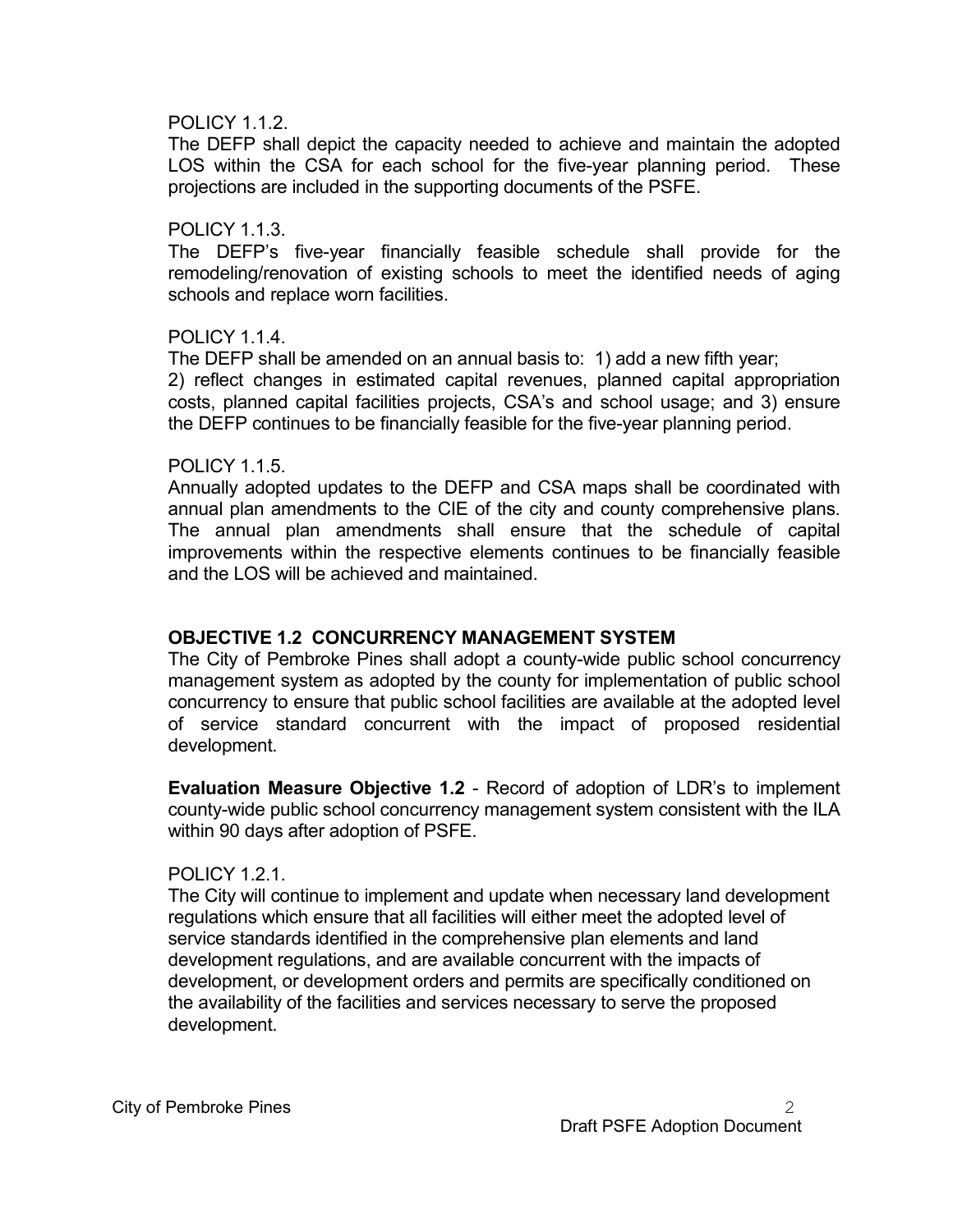#### POLICY 1.2.2.

 The CSA's shall be the annually adopted school attendance boundaries for each elementary, middle and high school. The maps of the CSA's are maintained in the data and analysis section of the PSFE.

#### POLICY 1.2.3.

 Consistent with the adopted Third Amended and Restated Interlocal Agreement for Public School Facility Planning (TRILA) the uniform district-wide LOS is established for the following school types for the purpose of establishing a uniform district-wide LOS for public schools of the same type. .

- 1. School Type A is a bounded elementary, middle, or high school that has the equivalent of at least 10 percent of its permanent Florida Inventory of School House (FISH) capacity available onsite in relocatables. The LOS for School Type A shall be 100 percent gross capacity (including relocatables).
- 2. School Type B is a bounded elementary, middle, or high school that has less than the equivalent of 10 percent of its permanent FISH capacity available onsite in relocatables. The LOS for School Type B shall be 110 percent permanent FISH capacity.

#### POLICY 1.2.4.

 If adequate capacity is not available in a CSA for a proposed residential development, but capacity exists in one or more contiguous CSA, the development may proceed consistent with the provisions and procedures in the ILA and county and city LDR's.

#### POLICY 1.2.5.

 If adequate capacity is not available in a CSA or contiguous CSA for a proposed residential development, but capacity is scheduled in the DEFP to be available within 3 years after the issuance of final subdivision or site plan approval (or functional equivalent), development of the project may proceed in accordance with the provisions and procedures in the ILA and county and city LDR's.

#### POLICY 1.2.6.

 The City of Pembroke Pines shall not approve a residential plat or site plan (or functional equivalent) until the School Board has reported that the school concurrency requirement has been satisfied consistent with the provisions and procedures in the ILA and county and city LDR's.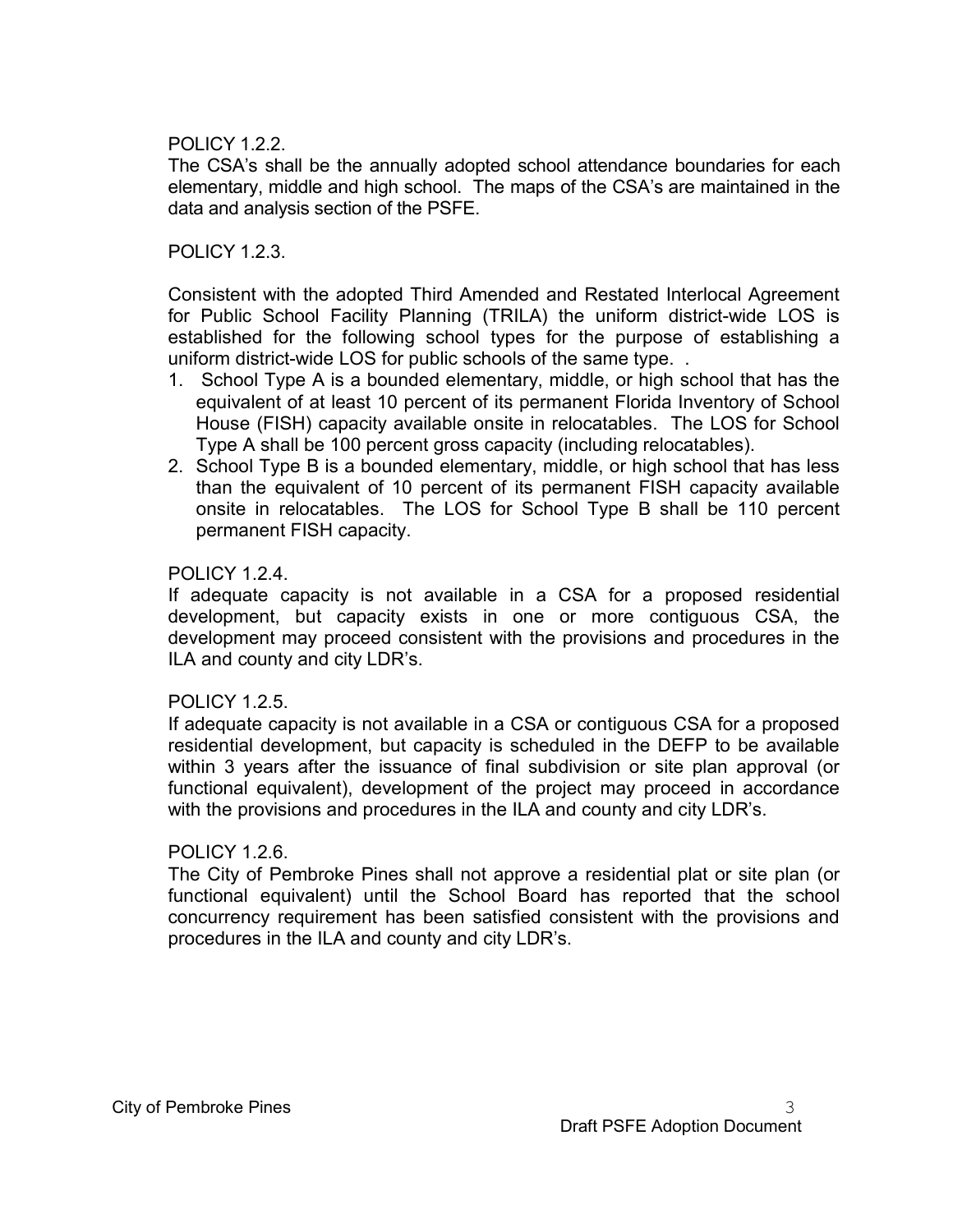#### POLICY 1.2.7.

 The CSA's shall be established and subsequently modified to maximize available school capacity and make efficient use of new and existing public schools in accordance with level of service standards and the capacity, taking into account special considerations such as core capacity, special programs, transportation costs, geographic impediments, diversity programs, and class size reduction requirements to prevent disparate enrollment levels among schools of the same type (elementary, middle and high) and provide an equitable distribution of student enrollment district-wide.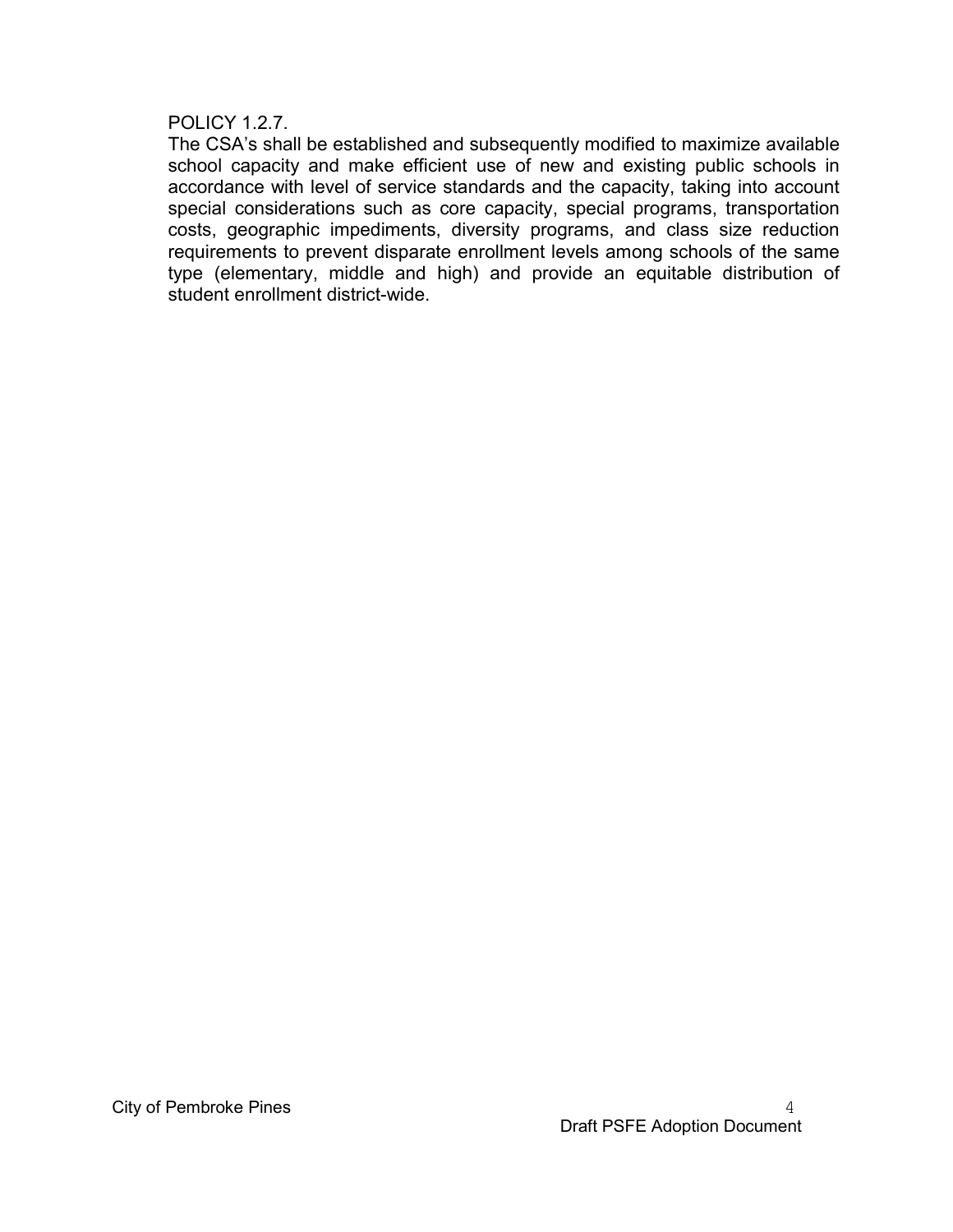#### POLICY 1.2.8.

 The projected student impact of a proposed residential development shall be determined using the student generation rates approved by the School Board and adopted within the city and county land development (zoning) code.

#### POLICY 1.2.9.

 The public school concurrency approval for residential plats shall expire if development within the plat does not commence within 5 years following the date of county commission approval.

#### POLICY 1.2.10.

 The public school concurrency approval for residential site plans shall expire if development within the site plan does not commence within 5 years following the date of City Commission and/or Planning and Zoning Board final approval. If the plat, site plan (or functional equivalent) received final approval, the development and anticipated students shall be considered vested for up to five (5) years consistent with the period of the underlying approval beginning from the date the Developer received final approval from the Local Government.

#### OBJECTIVE 1.3. PROPORTIONATE SHARE MITIGATION

 The School Board, pursuant to chapter 163.3180 F.S., and the ILA shall adopt proportionate share mitigation alternatives which provide an option for residential developments unable to meet the public school concurrency requirement. Upon approval of a proportionate share mitigation alternative by the School Board and completion of necessary binding agreements, a development will be deemed to have met the public school concurrency requirement and may proceed.

 Evaluation Measure Objective 1.3 – Record of binding agreements for proportionate share mitigation alternatives.

#### POLICY 1.3.1

 A residential development's proportionate share mitigation value shall be determined by multiplying the number of additional student stations needed to mitigate the impact of the proposed development on schools within the affected CSA(s) not meeting the adopted LOS standards, by the State cost per student station for each school type plus a land impact cost share. Pursuant to Section 163.3180(13) (e) (2), F.S., the applicant's proportionate share mitigation obligation shall be credited toward any other impact fee imposed by local ordinance for the same need, on a dollar-for-dollar basis, at fair market value.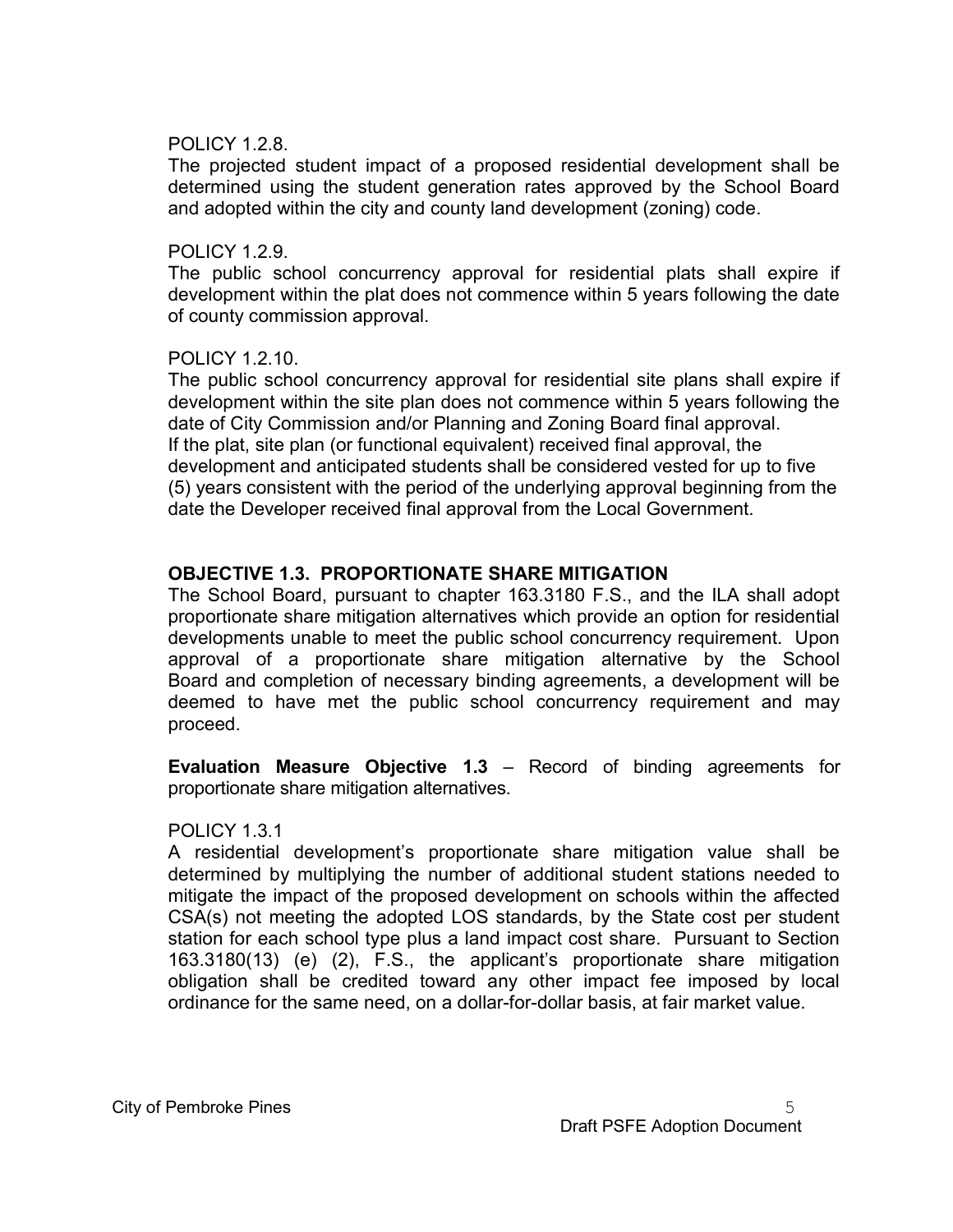#### POLICY 1.3.2.

 Proportionate share mitigation shall enhance the capacity of the schools or provide for the construction of new schools serving the proposed residential development. The mitigation shall equate to at least one permanent classroom, which may be funded by one or more residential developments, or other identified funding sources. Mitigation that results in the need for school site(s) shall primarily be the dedication of land. Proportionate share mitigation shall include the following options, as further defined and subject to, procedures and requirements of the ILA:

- 1. Purchase or dedication of needed elementary, middle or high school sites;
- 2. Construction of capacity improvements identified in years four (4) or five (5) of the DEFP including advancement of such improvements into the first three years of the DEFP;
- 3. Construction of previously unplanned schools, classroom additions, modular classrooms or similar facilities. Such facility capacity shall be included in the first three years of the DEFP through an amendment approved by the School Board;
- 4. Construction of the needed capacity at one or more charter schools; and
- 5. Other mitigation options approved by the School Board on a case by case basis contingent upon a finding by the School Board that the option mitigates the impact of the proposed development.

#### POLICY 1.3.3.

Mitigation shall be assured by a legally binding agreement between the School Board, the applicant, the City of Pembroke Pines and Broward County (as applicable), which shall be executed prior to the issuance of final subdivision plat or site plan approval (or functional equivalent). If the School Board agrees to the mitigation, the School Board must commit in the agreement to placing the improvement required for mitigation in the first three years of the DEFP.

# GOAL 2 – COLLABORATE AND COORDINATE TO MAXIMIZE QUALITY EDUCATION

Maximize collaboration and coordination between the City of Pembroke Pines, Broward County, and the School Board to effectively plan for public elementary and secondary school facilities to meet the current and future needs of Broward County's public school population. Pursuant to Chapter 163.3180 (6)(a) F.S., the City of Pembroke Pines and Broward County shall coordinate and cooperate to ensure that the adopted public school facilities elements and/or provisions included in comprehensive plans regarding school concurrency are consistent with each other.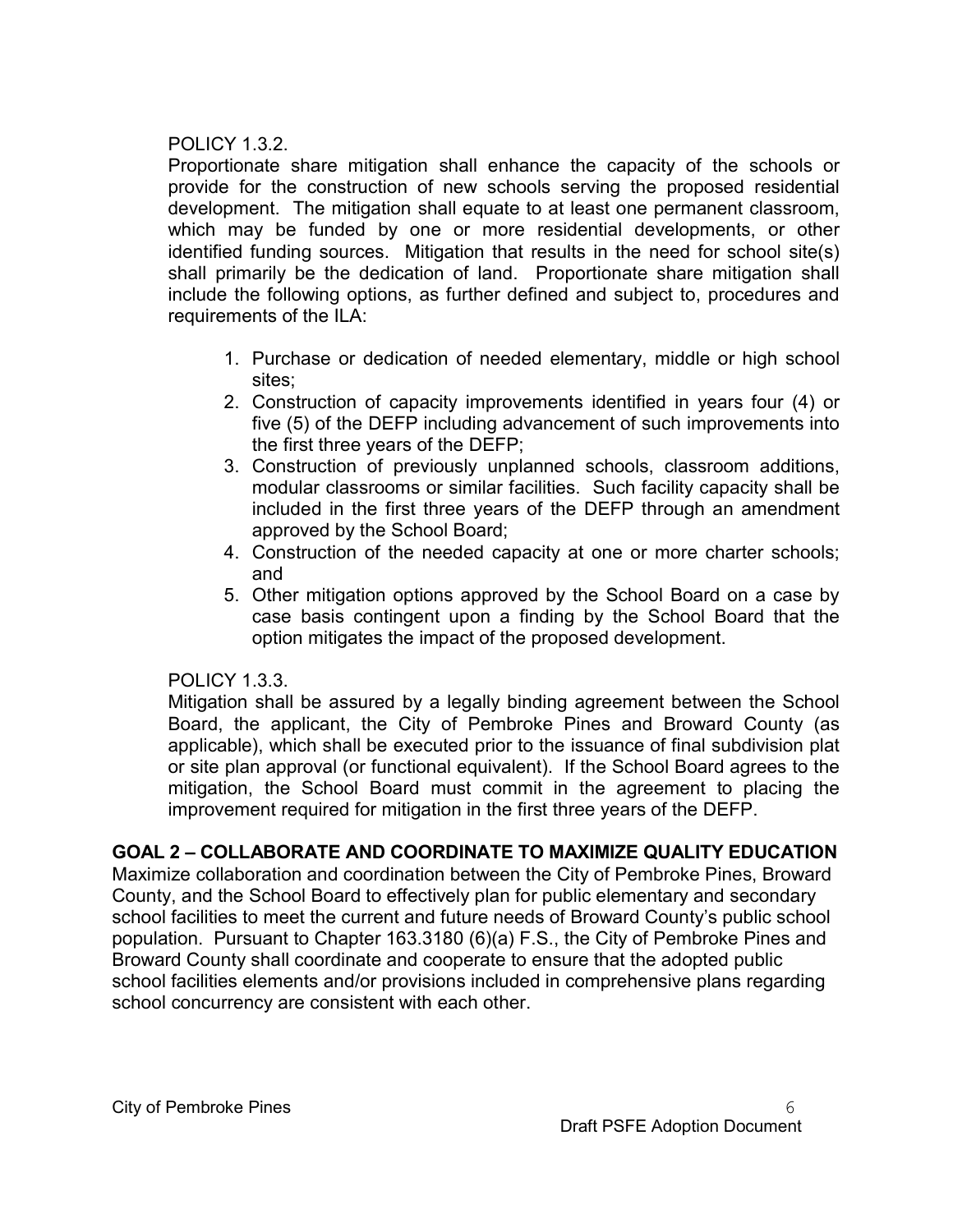# OBJECTIVE 2.1 LAND USE CONSISTENCY, COMPATIBILITY & ADEQUATE INFRASTRUCTURE

The City of Pembroke Pines, Broward County, and the School Board shall establish coordination mechanisms to ensure that the locations of existing and proposed school sites are compatible with and proximate to the existing and planned land uses they serve. Such coordination shall also ensure there is adequate public infrastructure available to serve existing and planned school sites including infrastructure which provides safe access to schools.

Evaluation Measure Objective 2.1 – Record of School facility locations that are compatible with and proximate to the existing and planned land uses they serve and that adequate infrastructure is in place to serve the school facilities.

#### **POLICY 2.1.1**

The City of Pembroke Pines, Broward County, and the School Board will coordinate through the procedures established in the ILA and the city and county planning processes to ensure that existing and proposed public school facility sites are consistent and compatible with the land use categories, future land use maps and policies of the city and county comprehensive plans and enable a close integration between existing and planned schools and surrounding land uses.

#### POLICY 2.1.2.

The City of Pembroke Pines, Broward County, and the School Board shall coordinate to prepare projections of future development and public school enrollment growth, and to ensure such projections are consistent with the city and county future land use maps as well as the School Board's Long Range Public School Facilities Map, consistent with the procedures and requirements identified in the ILA.

#### POLICY 2.1.3.

The city and county PSFE Support Documents shall include future condition maps showing existing and anticipated school facilities for the short term (5 year) and long term (10 year) planning time frames.

# POLICY 2.1.4.

Consistent with provisions and procedures in the ILA, the School Board will advise the city and county of inconsistencies in comprehensive plans and plan amendments with the DEFP and Long Range School Facilities Plan.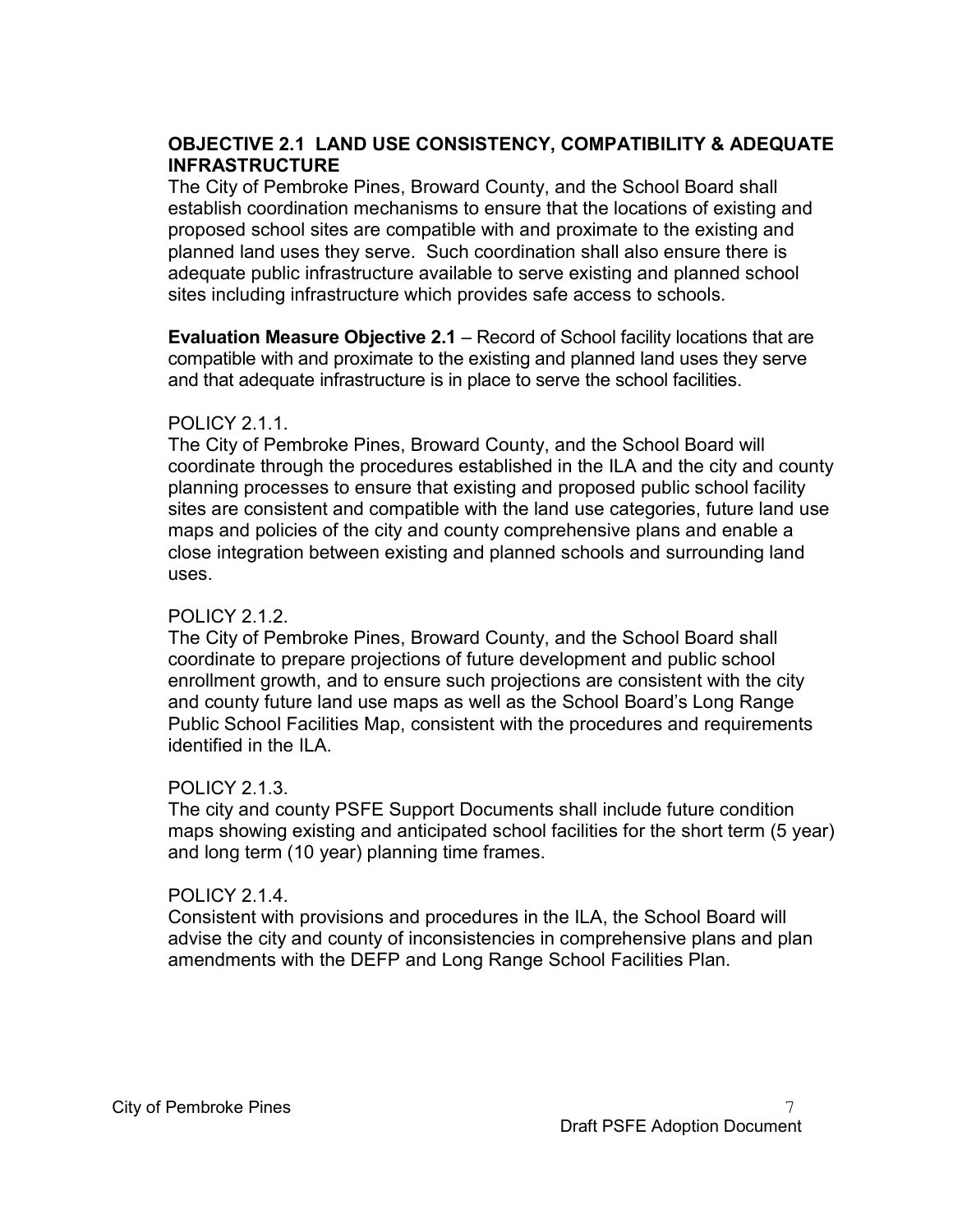#### POLICY 2.1.5.

The School Board shall monitor and participate in the city's plat, site plan, Development of Regional Impact, land use plan amendment, and other development order/permit processes that may have an impact on current or planned public educational facilities in Broward County.

#### POLICY 2.1.6.

The City of Pembroke Pines, Broward County, and the School Board shall utilize the procedures identified within the ILA, including the Staff Working Group and Oversight Committee established by the ILA, to coordinate the annual review of school enrollment projections in addition to the preparation and annual reviews of public school facilities elements, and ensure that the elements are consistent with each other.

#### POLICY 2.1.7.

The School Board shall annually update and adopt the DEFP and transmit it, including any supplemental amendments, to the city and county for amendment to their respective CIE's to incorporate the updated DEFP consistent with the provisions and procedures of the ILA.

#### POLICY 2.1.8.

The City of Pembroke Pines, Broward County, and the School Board shall share and coordinate information through the plat, site plan, and school siting processes and procedures identified in the ILA to ensure the location, phasing, and development of public school facilities, including additions to existing facilities, is coordinated with the provision of necessary public infrastructure including water and sewer, roads, drainage, sidewalks, mass transit and other infrastructure required to support the public school facilities.

#### POLICY 2.1.9.

The City of Pembroke Pines shall coordinate with the county and the School Board through the school siting process identified in the ILA as well as county and city platting and site plan processes to implement strategies, consistent with Florida's Safe Ways to School Program, which reduces hazardous conditions and provides direct, unobstructed and safe access for pedestrian travel (including sidewalks, bicycle paths, signage and signalization) to existing and new school facilities.